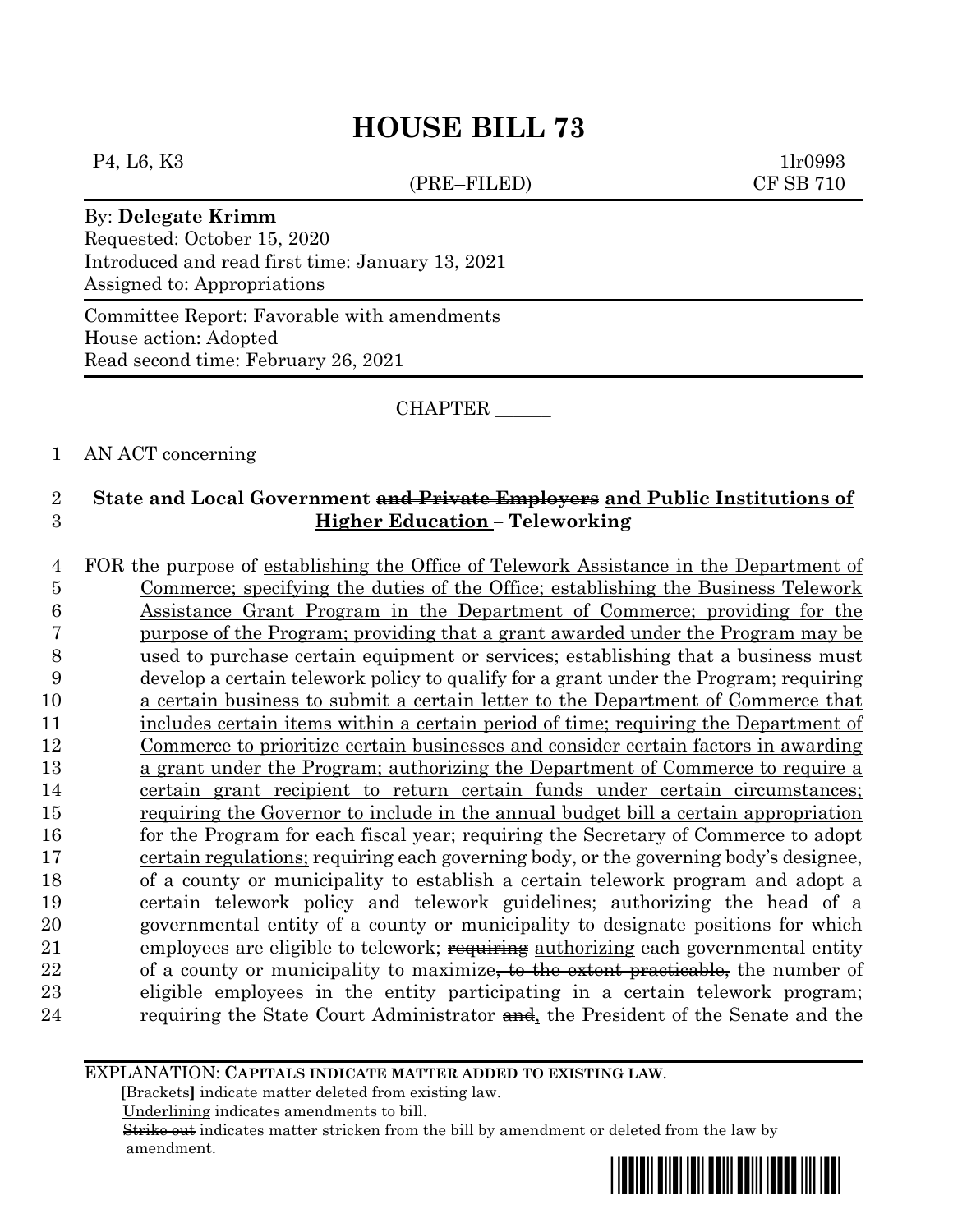### **HOUSE BILL 73**

 Speaker of the House, and the presidents of each public institution of higher education to establish a certain telework program and adopt a certain telework policy and telework guidelines; authorizing certain officials to designate positions for which an employee would be eligible to telework and to negotiate certain criteria for designated telework positions under certain circumstances; requiring certain officials to maximize the number of employees participating in a certain telework 7 program; requiring certain officials, in coordination with the Department of Information Technology, to issue certain guidelines for a certain purpose; requiring certain guidelines for a certain purpose; requiring an employee determined eligible to participate in a certain telework program to receive and acknowledge certain guidelines before participating in the program; requiring a unit of State government, or the principal department in which the unit is located, to report annually certain 13 information to certain committees of the General Assembly; encouraging private sector employers to develop and implement a certain telework policy; stating the 15 intent of the General Assembly; requiring the Office of Telework Assistance to report certain information to the General Assembly on or before a certain date; defining certain terms; and generally relating to telework programs in the State.

- BY adding to
- Article Economic Development
- Section 3–601 and 3–602 to be under the new subtitle "Subtitle 6. Office of Telework Assistance"; and 5–1701 and 5–1702 to be under the new subtitle "Subtitle 17. Business Telework Assistance Grant Program"
- Annotated Code of Maryland
- (2018 Replacement Volume and 2020 Supplement)
- BY adding to
- Article Local Government
- Section 1–206
- Annotated Code of Maryland
- (2013 Volume and 2020 Supplement)

## BY repealing and reenacting, with amendments,

- Article State Personnel and Pensions
- Section 2–308
- Annotated Code of Maryland
- (2015 Replacement Volume and 2020 Supplement)
- SECTION 1. BE IT ENACTED BY THE GENERAL ASSEMBLY OF MARYLAND,
- That the Laws of Maryland read as follows:

| 37 |            | <b>Article – Economic Development</b>             |
|----|------------|---------------------------------------------------|
| 38 |            | <b>SUBTITLE 6. OFFICE OF TELEWORK ASSISTANCE.</b> |
| 39 | $3 - 601.$ |                                                   |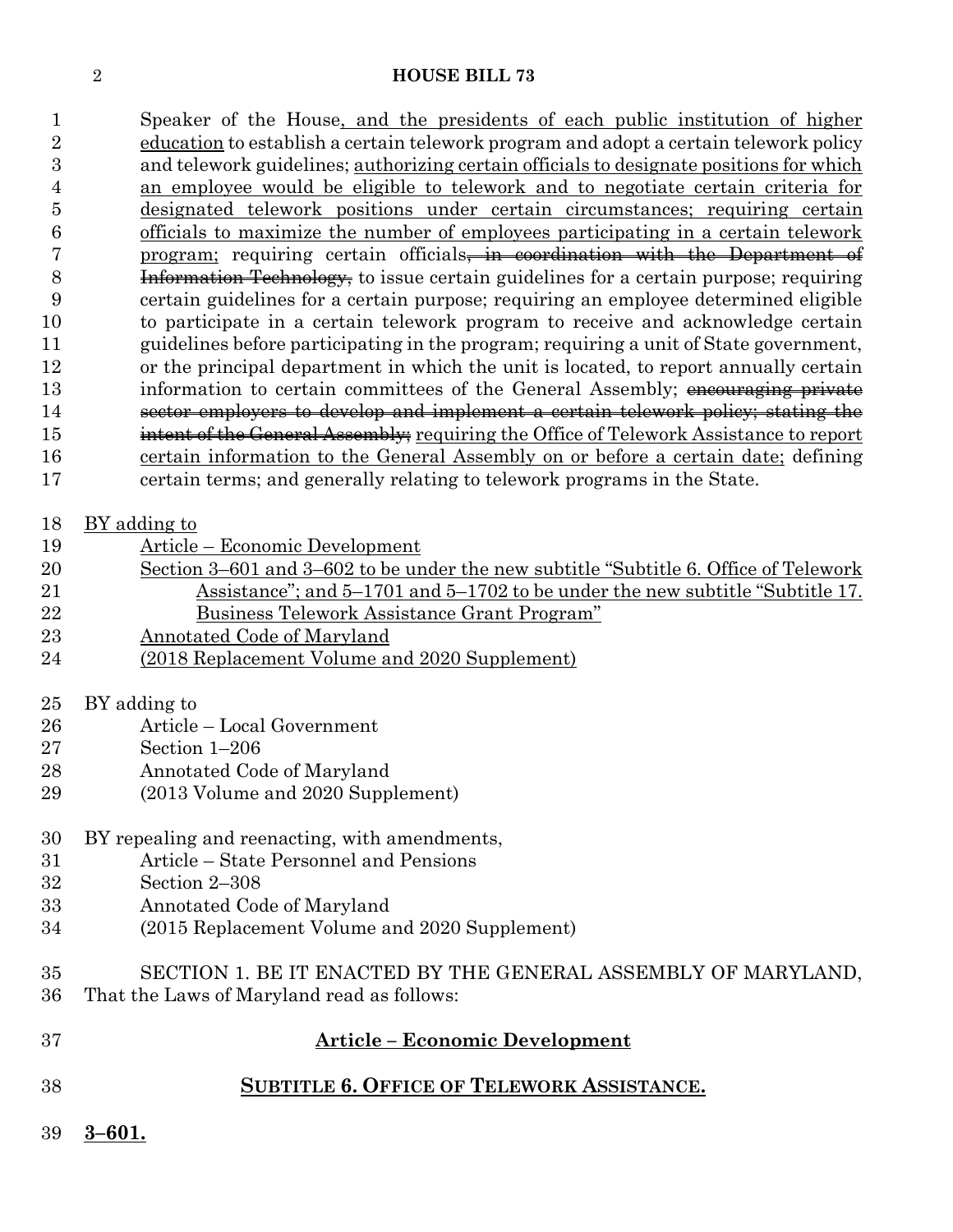**(A) IN THIS SUBTITLE THE FOLLOWING WORDS HAVE THE MEANINGS INDICATED. (B) "OFFICE" MEANS THE OFFICE OF TELEWORK ASSISTANCE. (C) "TELEWORK" HAS THE MEANING STATED IN § 2–308 OF THE STATE PERSONNEL AND PENSIONS ARTICLE. 3–602. (A) THERE IS AN OFFICE OF TELEWORK ASSISTANCE WITHIN THE DEPARTMENT. (B) THE OFFICE SHALL: (1) ESTABLISH BEST PRACTICES FOR TELEWORK POLICIES; (2) CONSULT WITH THE BUSINESS COMMUNITY AND OTHER GOVERNMENTAL AGENCIES, INCLUDING THE DEPARTMENT OF BUDGET AND MANAGEMENT AND THE DEPARTMENT OF INFORMATION TECHNOLOGY, AS THE OFFICE DETERMINES IS NECESSARY IN ESTABLISHING THE BEST PRACTICES; (3) POST THE BEST PRACTICES ESTABLISHED BY THE OFFICE ON THE DEPARTMENT'S WEBSITE IN A PUBLICLY ACCESSIBLE LOCATION; (4) ON OR BEFORE OCTOBER 1, 2021, AND EACH OCTOBER 1 THEREAFTER, ADOPT GUIDELINES ON THE BEST PRACTICES ESTABLISHED BY THE OFFICE UNDER THIS SUBTITLE; AND (5) ASSIST PRIVATE SECTOR BUSINESS ENTITIES IN IMPLEMENTING TELEWORK POLICIES FOR THEIR EMPLOYEES. SUBTITLE 17. BUSINESS TELEWORK ASSISTANCE GRANT PROGRAM. 5–1701. IN THIS SUBTITLE, "PROGRAM" MEANS THE BUSINESS TELEWORK ASSISTANCE GRANT PROGRAM. 5–1702. (A) THERE IS A BUSINESS TELEWORK ASSISTANCE GRANT PROGRAM IN** 

**THE DEPARTMENT.**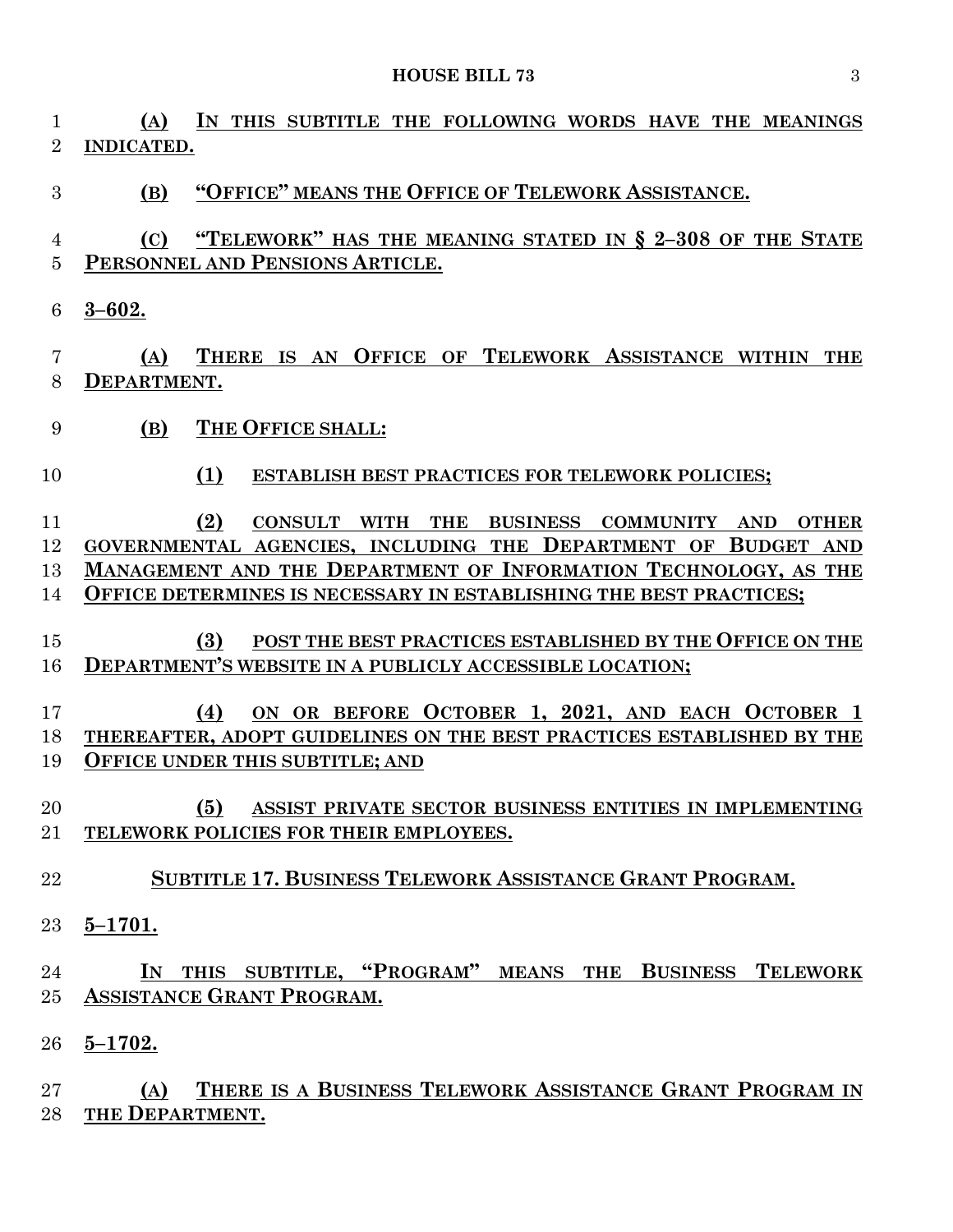| $\mathbf{1}$   | THE PURPOSE OF THE PROGRAM IS TO ASSIST AND SUPPORT<br>(B)                                   |  |
|----------------|----------------------------------------------------------------------------------------------|--|
| $\overline{2}$ | BUSINESSES IN IMPLEMENTING TELEWORK POLICIES FOR THEIR EMPLOYEES.                            |  |
| 3              | A GRANT AWARDED UNDER THE PROGRAM MAY BE USED TO PURCHASE<br>(C)                             |  |
| 4              | HARDWARE, SOFTWARE, OR ANY OTHER TECHNICAL EQUIPMENT OR TECHNICAL                            |  |
| $\overline{5}$ | SERVICES NECESSARY FOR A BUSINESS TO IMPLEMENT A TELEWORK POLICY.                            |  |
| 6              | TO QUALIFY FOR A GRANT UNDER THE PROGRAM, A BUSINESS<br>(1)<br>(D)                           |  |
| 7              | MUST DEVELOP A TELEWORK POLICY THAT CONFORMS TO THE BEST PRACTICES                           |  |
| 8              | ESTABLISHED BY THE OFFICE OF TELEWORK ASSISTANCE UNDER TITLE 3,                              |  |
| 9              | <b>SUBTITLE 6 OF THIS ARTICLE.</b>                                                           |  |
| 10             | WITHIN 1 YEAR AFTER RECEIVING A GRANT UNDER THE<br>(2)                                       |  |
| 11             | PROGRAM, A BUSINESS SHALL SUBMIT A LETTER TO THE DEPARTMENT THAT:                            |  |
| 12             | (I)<br>DESCRIBES HOW THE GRANT FUNDING WAS USED;                                             |  |
| 13             | (II)<br><b>INCLUDES</b> THE<br><b>POLICY</b><br><b>TELEWORK</b><br><b>THAT</b><br><b>WAS</b> |  |
| 14             | <b>IMPLEMENTED USING THE GRANT FUNDING; AND</b>                                              |  |
|                |                                                                                              |  |
| 15             | (III)<br><b>INCLUDES ANY</b><br><b>INVOICES</b><br><b>RELATED</b><br><b>TO</b><br><b>THE</b> |  |
| 16             | IMPLEMENTATION OF THE TELEWORK POLICY.                                                       |  |
|                |                                                                                              |  |
| 17             | IN AWARDING A GRANT, THE DEPARTMENT SHALL:<br>(E)<br>(1)                                     |  |
| 18             | (I)<br>PRIORITIZE AWARDING GRANTS TO SMALL BUSINESSES;                                       |  |
| 19             | <b>AND</b>                                                                                   |  |
|                |                                                                                              |  |
| 20             | (II)<br><b>CONSIDER:</b>                                                                     |  |
|                |                                                                                              |  |
| 21             | 1.<br>THE NUMBER OF EMPLOYEES IN THE BUSINESS; AND                                           |  |
| 22             | 2.<br>THE ASSISTANCE NEEDED FOR THE BUSINESS TO                                              |  |
| 23             | IMPLEMENT A TELEWORK POLICY.                                                                 |  |
|                |                                                                                              |  |
| 24             | THE DEPARTMENT MAY REQUIRE A GRANT RECIPIENT THAT<br>(2)                                     |  |
| 25             | FAILS TO FULFILL THE REQUIREMENTS OF THE GRANT TO RETURN ALL OR PART OF                      |  |
| 26             | THE GRANT TO THE PROGRAM.                                                                    |  |
|                |                                                                                              |  |
| $27\,$         | FOR EACH FISCAL YEAR, THE GOVERNOR SHALL INCLUDE IN THE<br>(F)                               |  |
| 28             | ANNUAL BUDGET BILL AN APPROPRIATION OF \$1,000,000 FOR THE PROGRAM.                          |  |
|                |                                                                                              |  |
| 29             | THE SECRETARY SHALL ADOPT REGULATIONS NECESSARY TO CARRY<br>(G)                              |  |
| 30             | <b>OUT THIS SECTION.</b>                                                                     |  |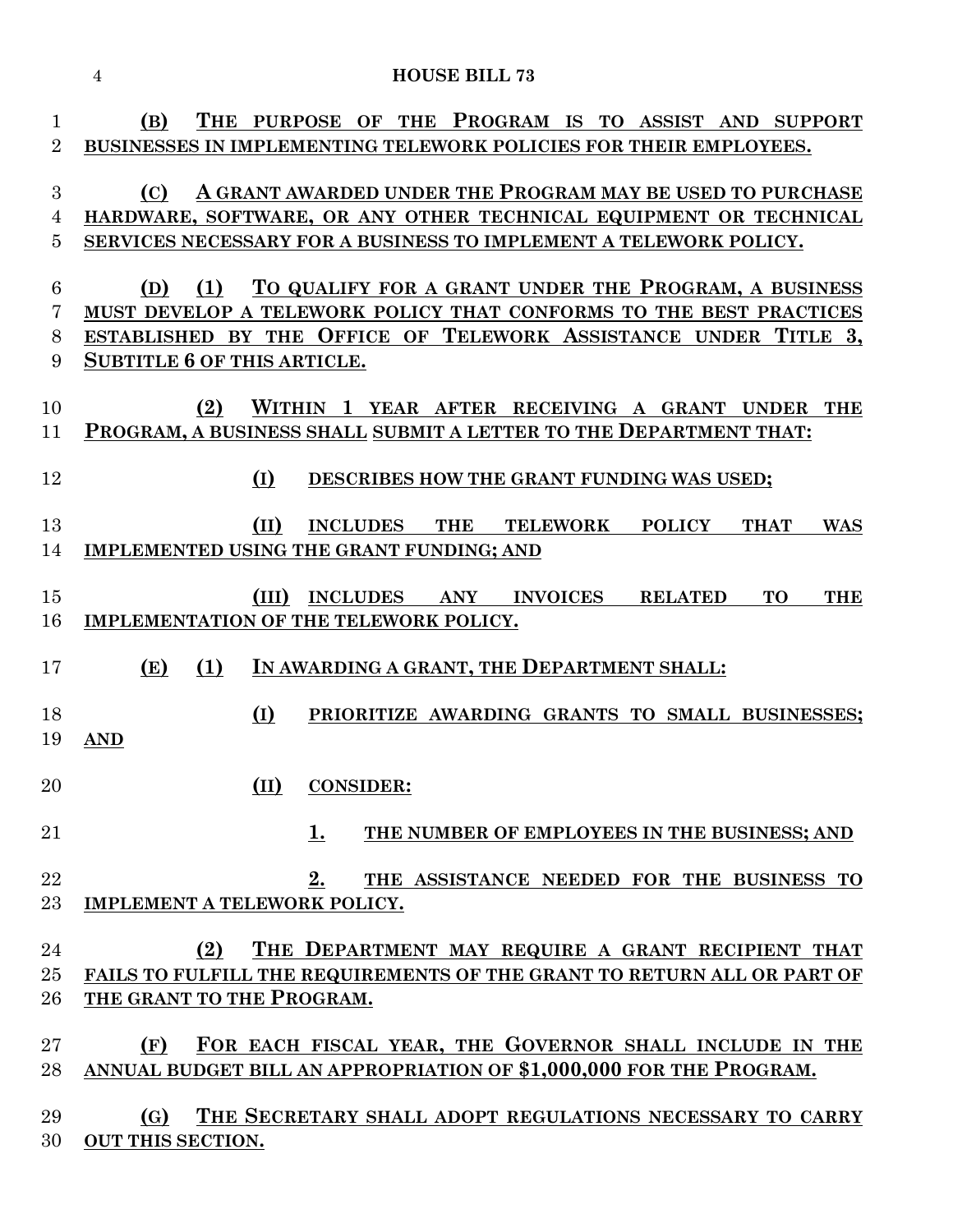# **HOUSE BILL 73** 5

| $\mathbf{1}$               | <b>Article - Local Government</b>                                                                                                                                                                                                                                                                |
|----------------------------|--------------------------------------------------------------------------------------------------------------------------------------------------------------------------------------------------------------------------------------------------------------------------------------------------|
| $\overline{2}$             | $1 - 206.$                                                                                                                                                                                                                                                                                       |
| 3<br>4<br>$\overline{5}$   | IN THIS SECTION, "TELEWORK" MEANS TO WORK AT A LOCATION OTHER<br>(A)<br>THAN A TRADITIONAL OFFICE SETTING OR AN EMPLOYEE'S USUAL AND CUSTOMARY<br>WORKSITE, INCLUDING:                                                                                                                           |
| $6\phantom{.}6$            | (1)<br>THE EMPLOYEE'S HOME;                                                                                                                                                                                                                                                                      |
| $\overline{7}$             | (2)<br>A SATELLITE OFFICE; AND                                                                                                                                                                                                                                                                   |
| 8                          | (3)<br>A TELEWORK CENTER.                                                                                                                                                                                                                                                                        |
| 9                          | (B)<br>THIS SECTION APPLIES TO:                                                                                                                                                                                                                                                                  |
| 10<br>11                   | (1)<br>ALL EMPLOYEES OF A GOVERNMENTAL ENTITY OF A COUNTY OR A<br>MUNICIPALITY; AND                                                                                                                                                                                                              |
| 12                         | (2)<br>ALL GOVERNMENTAL ENTITIES OF A COUNTY OR A MUNICIPALITY.                                                                                                                                                                                                                                  |
| 13<br>14                   | EACH GOVERNING BODY, OR THE GOVERNING BODY'S DESIGNEE,<br>(C)<br><b>SHALL:</b>                                                                                                                                                                                                                   |
| 15<br>16                   | (1)<br>ESTABLISH A COUNTYWIDE OR MUNICIPALITY-WIDE TELEWORK<br>PROGRAM; AND                                                                                                                                                                                                                      |
| 17<br>18                   | (2)<br>ADOPT A COUNTYWIDE OR MUNICIPALITY-WIDE TELEWORK<br>POLICY AND TELEWORK GUIDELINES.                                                                                                                                                                                                       |
| 19<br>20<br>21             | THE HEAD OF A GOVERNMENTAL ENTITY OF A COUNTY OR<br>(1)<br>(D)<br>MUNICIPALITY MAY DESIGNATE THE POSITIONS FOR WHICH AN EMPLOYEE WOULD<br>BE ELIGIBLE TO TELEWORK.                                                                                                                               |
| 22<br>23<br>24<br>25<br>26 | (2)<br>EACH GOVERNMENTAL ENTITY OF A COUNTY OR MUNICIPALITY<br>SHALL, TO THE EXTENT PRACTICABLE, IN ITS DISCRETION, MAY MAXIMIZE THE<br>NUMBER OF ELIGIBLE EMPLOYEES PARTICIPATING IN A COUNTYWIDE OR<br>MUNICIPALITY-WIDE TELEWORK PROGRAM ESTABLISHED UNDER SUBSECTION (C)<br>OF THIS SECTION. |
| 27                         | <b>Article - State Personnel and Pensions</b>                                                                                                                                                                                                                                                    |
| 28                         | $2 - 308.$                                                                                                                                                                                                                                                                                       |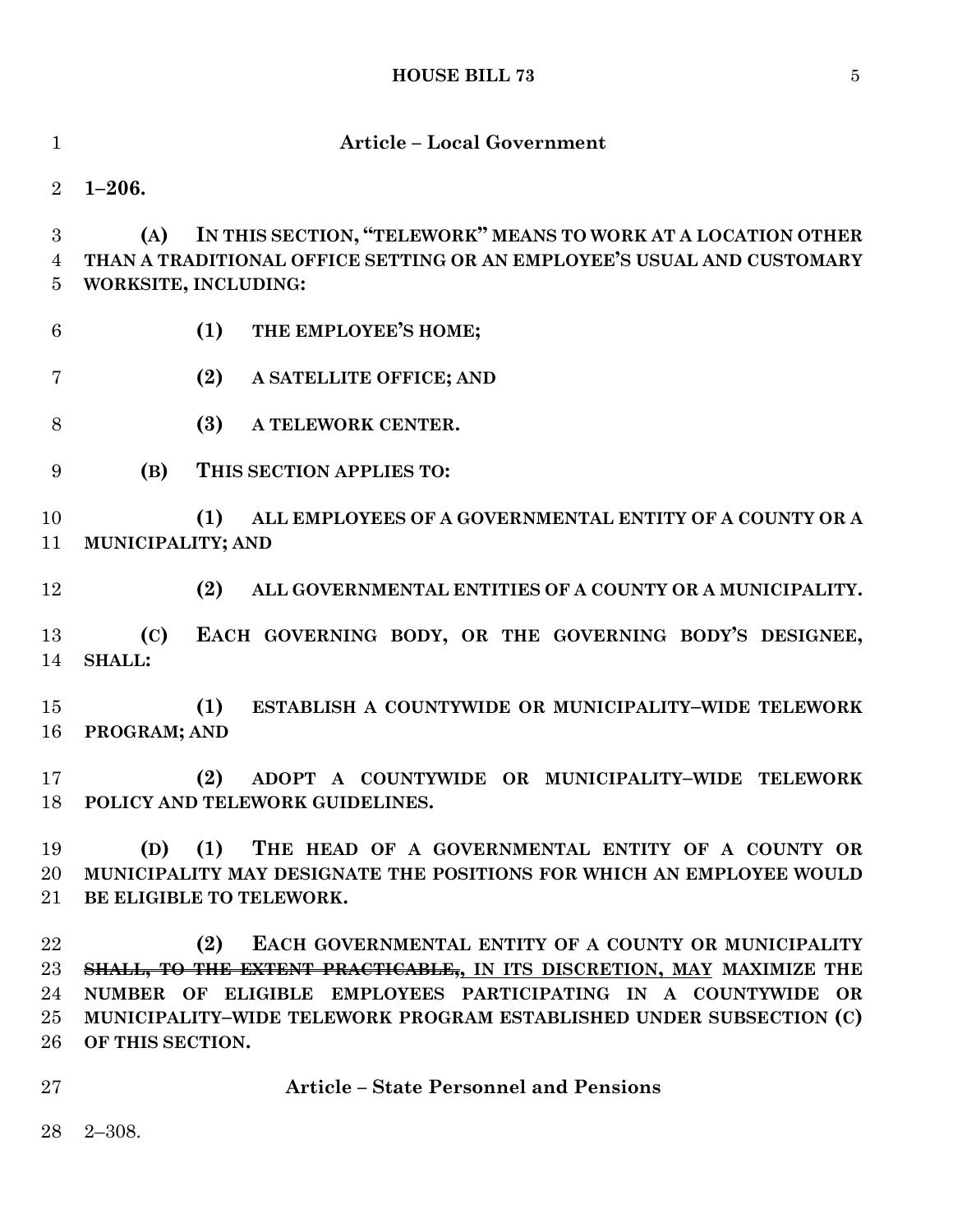**HOUSE BILL 73**

 (a) **(1)** In this section**[**, "telework"**] THE FOLLOWING WORDS HAVE THE MEANINGS INDICATED.**

**(2) "APPROPRIATE OFFICIAL" MEANS:**

**(I) FOR THE EXECUTIVE BRANCH, THE SECRETARY;**

 **(II) FOR THE JUDICIAL BRANCH, THE STATE COURT ADMINISTRATOR; OR**

 **(III) FOR THE LEGISLATIVE BRANCH, THE PRESIDENT OF THE SENATE AND THE SPEAKER OF THE HOUSE, ACTING JOINTLY; OR**

# **(IV) FOR EACH PUBLIC INSTITUTION OF HIGHER EDUCATION, THE PRESIDENT OF THE INSTITUTION.**

**(3) "PUBLIC INSTITUTION OF HIGHER EDUCATION" MEANS:**

## **(I) A PUBLIC SENIOR HIGHER EDUCATION INSTITUTION, AS DEFINED IN § 10–101 OF THE EDUCATION ARTICLE; AND**

- **(II) A COMMUNITY COLLEGE.**
- **(3) (4) "TELEWORK"** means to work at a location other than a traditional office setting or an employee's usual and customary worksite, including:
- **[**(1)**] (I)** the employee's home;
- **[**(2)**] (II)** a satellite office; and
- **[**(3)**] (III)** a telework center.
- (b) This section applies to:
- (1) all employees in**:**

 **(I)** the **JUDICIAL, LEGISLATIVE, AND** Executive **[**Branch**] BRANCHES** of State government; **AND**

#### **(II) EACH PUBLIC INSTITUTION OF HIGHER EDUCATION;** and

 (2) **(I)** all units in the **JUDICIAL, LEGISLATIVE, AND** Executive **[**Branch**] BRANCHES** of State government, including units with independent personnel systems**; AND**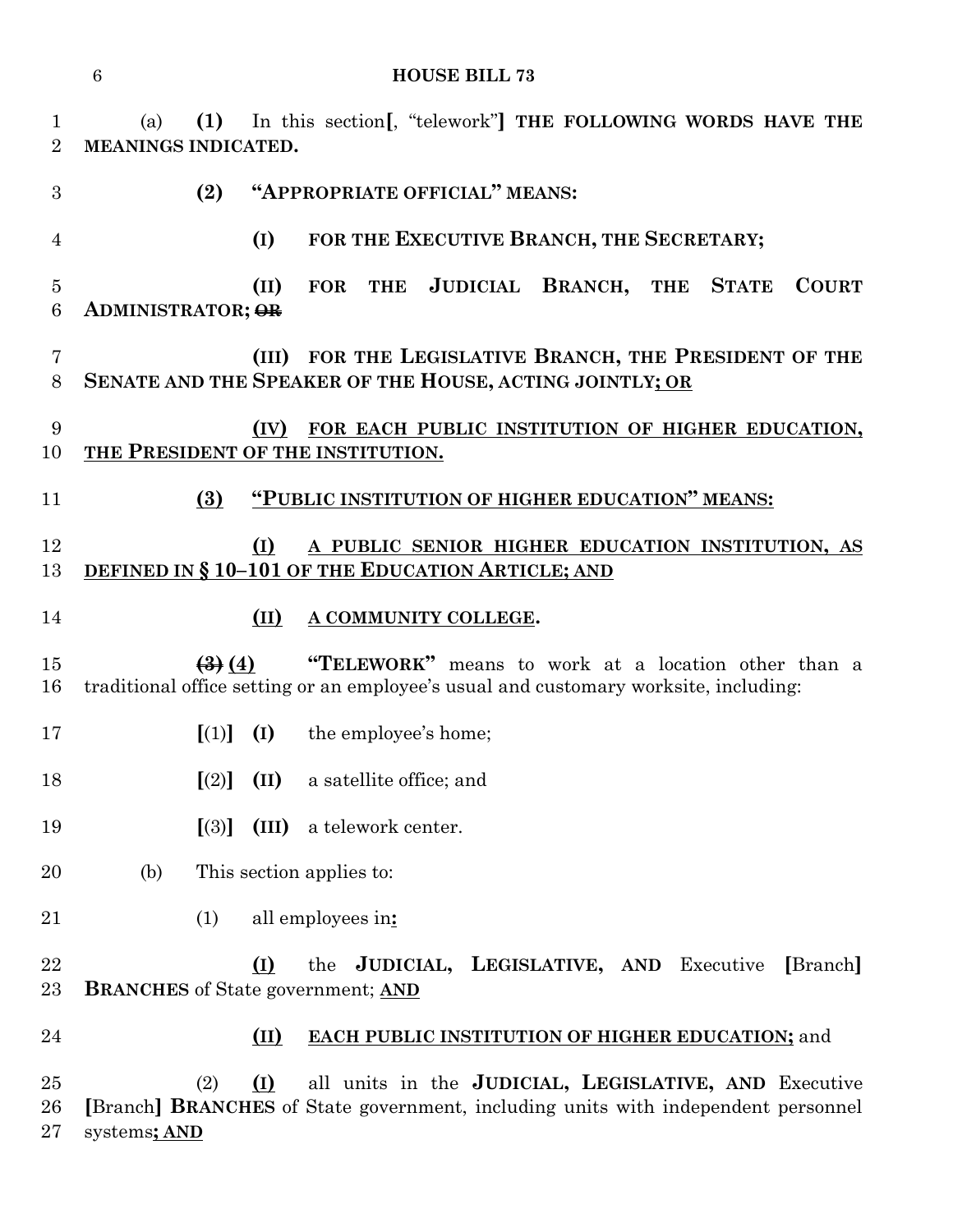# **HOUSE BILL 73** 7

| $\mathbf{1}$              | EACH PUBLIC INSTITUTION OF HIGHER EDUCATION.<br>(II)                                                                                                                                                                                                                                                     |
|---------------------------|----------------------------------------------------------------------------------------------------------------------------------------------------------------------------------------------------------------------------------------------------------------------------------------------------------|
| $\overline{2}$            | [The Secretary] EACH APPROPRIATE OFFICIAL shall:<br>$\left( \text{c}\right)$                                                                                                                                                                                                                             |
| 3<br>$\overline{4}$<br>5  | establish a [statewide] telework program APPLICABLE TO THE<br>(1)<br>APPROPRIATE OFFICIAL'S BRANCH OF GOVERNMENT OR PUBLIC INSTITUTION OF<br><b>HIGHER EDUCATION; and</b>                                                                                                                                |
| $6\phantom{.}6$<br>7<br>8 | adopt a [statewide] telework policy and telework guidelines<br>(2)<br>APPLICABLE TO THE APPROPRIATE OFFICIAL'S BRANCH OF GOVERNMENT OR<br>PUBLIC INSTITUTION OF HIGHER EDUCATION.                                                                                                                        |
| 9<br>10                   | The head of a unit in the Executive Branch of State government may<br>(d)<br>(1)<br>EACH APPROPRIATE OFFICIAL MAY:                                                                                                                                                                                       |
| 11<br>12                  | designate the positions for which an employee would be eligible<br>(I)<br>to telework; AND                                                                                                                                                                                                               |
| 13<br>14<br>15            | BEGINNING FISCAL YEAR 2023, NEGOTIATE CRITERIA FOR<br>(II)<br>DESIGNATED TELEWORK POSITIONS IF THE EMPLOYEES AFFECTED BY TELEWORK<br>POLICIES ARE REPRESENTED BY AN EXCLUSIVE REPRESENTATIVE.                                                                                                            |
| 16<br>17<br>18<br>19      | A unit in the Executive Branch of State government EACH<br>(2)<br>APPROPRIATE OFFICIAL shall have a goal of at least 15%, TO THE EXTENT<br>PRACTICABLE, MAXIMIZE THE NUMBER of eligible employees participating in the<br>[statewide] telework program established under subsection (c) of this section. |
| 20<br>21<br>22<br>$23\,$  | EACH APPROPRIATE OFFICIAL <del>, IN COORDINATION WITH THE</del><br>(E)<br>(1)<br>DEPARTMENT OF INFORMATION TECHNOLOGY, SHALL ISSUE GUIDELINES TO<br>ENSURE THE ADEQUACY OF INFORMATION AND SECURITY PROTECTION FOR<br>INFORMATION AND INFORMATION SYSTEMS USED WHILE TELEWORKING.                        |
| 24<br>25<br>26<br>$27\,$  | (2)<br>THE APPROPRIATE OFFICIAL FOR EACH UNIT IN THE EXECUTIVE<br>BRANCH SHALL DEVELOP THE GUIDELINES UNDER PARAGRAPH (1) OF THIS<br>SUBSECTION IN COORDINATION WITH THE DEPARTMENT OF INFORMATION<br>TECHNOLOGY.                                                                                        |
| 28<br>29                  | (3)<br>GUIDELINES ISSUED UNDER THIS SECTION SHALL, AT A MINIMUM,<br>INCLUDE REQUIREMENTS NECESSARY TO:                                                                                                                                                                                                   |
| 30<br>31                  | (I)<br>CONTROL ACCESS TO AND PROTECT UNIT INFORMATION<br>AND INFORMATION SYSTEMS;                                                                                                                                                                                                                        |